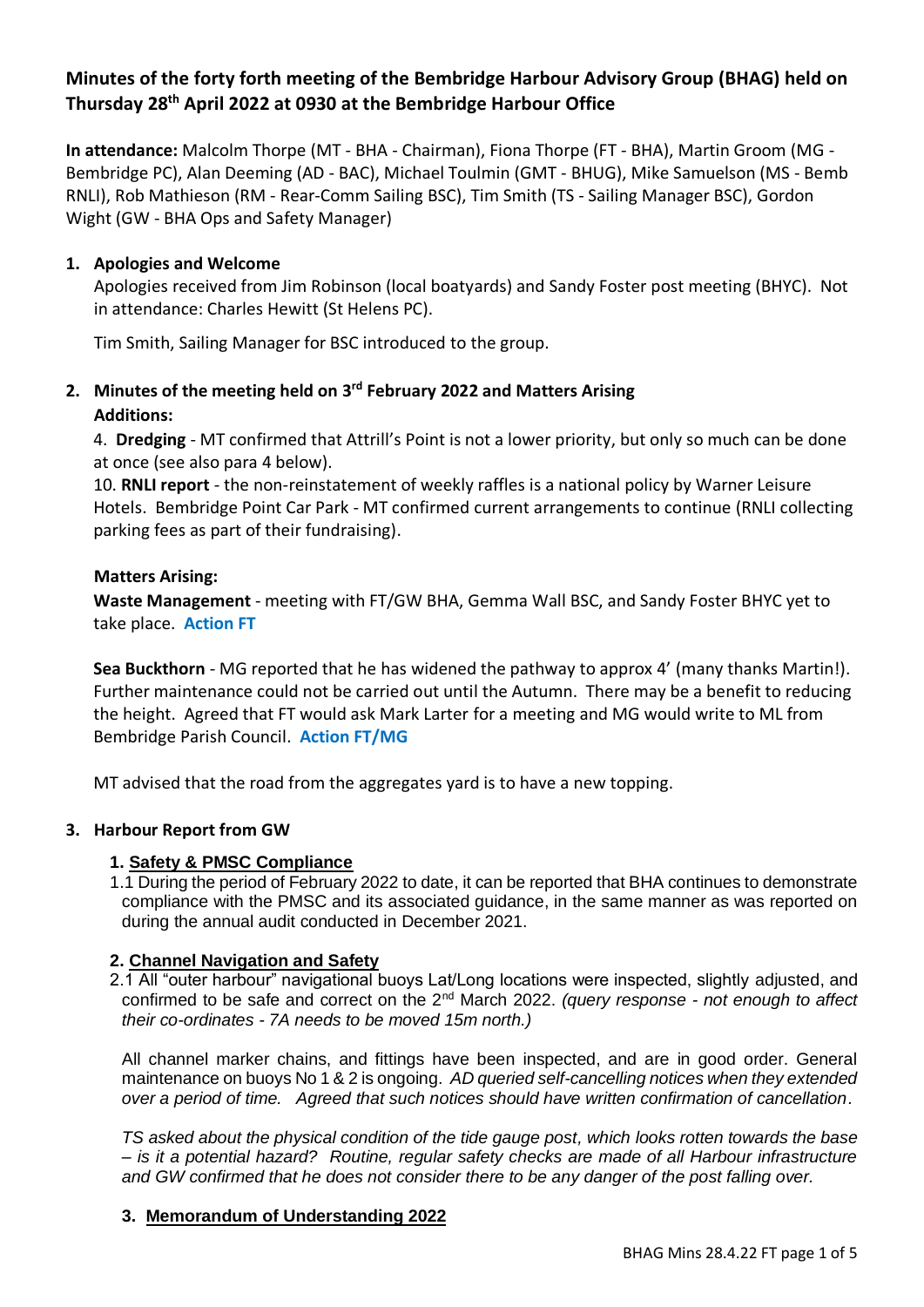3.1 On the 22nd March 2022, **BHA**, along with parties, the **I.O.W Council**, **Cowes Harbour Commission**, and **Yarmouth Harbour Commission,** signed up to an agreed M.O.U,

- 1.1 The key objective of this MoU is to facilitate cooperation between the Authorities and sharing of resources in the event of pollution by oil or other hazardous substances into the sea within or surrounding the navigable waters of each Authority (a "**Marine Pollution Incident**").
- 1.2 The Isle of Wight, being geographical located as it is, does not allow the same level of logistical access as the mainland. When considering this in response to emergency situations, an inherent risk is created whereby the necessary clean-up and response resources may not be allocated as quickly or appropriately as necessary in relation to a Marine Pollution Incident.
- 1.3 The Authorities have therefore, in consultation with the Maritime and Coastguard Agency (the "**MCA**"), agreed that this MoU should be put in place in order to provide the ability to cooperate and share resources between each Authority in the event of a Marine Pollution Incident.

#### **4. 2022 Operational summary**

4.1 Our 2022 Spring / Summer season got off to a good start, in particular the Easter weekend, which was extremely full and busy, again supported by many of our repeat visitors.

Rallies and visitors can now enjoy the benefit of a "**Rally Rafting"** area as a result of the recent dredging operation and upgrades to the Duver visitors' pontoon at the northeast side (o*nly 3 days in May with no rallies).* 

Bookings for our event weekends are very healthy and we look forward to busy season *(fully booked for Rock the Boat and Family Fun Weekend. Discussion on safety - see para 4.2 below\*).* 

The new 2022 Team are: **GW**, **Jack Miskin**, **Clare Hogg**, **Karen Peck**, **Sian Austin**, joined by new seasonal staff members: Tom and Charlie White, and Matt Hickman (are back for a 3<sup>rd</sup> season), **Deb Bates**, **Alan Mackay**, **Sarah Gabbani**, **Henry Allen**, **Ella Painter**, **Rebecca West, Joe Martin.** 

#### **4.2 Reinstatement of the Operational and Safety Partnership Group (OSPG)**

\* Following discussion on safe practice in the inner Harbour channel at times of high boat traffic, it was agreed to reinstate the OSP Group. First meeting: 11<sup>th</sup> May. Participants: GW, Tim Smith (BSC), Duncan Bates (BHYC). Emphasis in particular on advance planning for busy weekends such as Bank Holidays and events eg Bembridge Harbour Family Fun Weekend.

#### **Gordon Wight Report ends**

### **4. On-going dredging / Bembridge groyne**

The contractor is working mid-way along the east side of the Entrance Channel, which appears to be having a beneficial effect for the BSC BODA pool. Paul Tosswell is due to do a survey for BSC which may continue on an annual basis.

JMC will be testing material at Attrill's Point for commercial viability - date TBC. MS noted that it would be good if sand build-up around the groyne could be relocated.

A small amount of silt removal is needed at the eastern side of Fisherman's - hopper barge currently being sourced. The Angling Club (AD) is concerned about silt from the river and its effect on the viability of their moorings. GW has observed mud shift in the BAC area and Mill Pond. BAC may need further Harbour assistance and much appreciate the help given so far.

MT had recently attended a National Farmers Union meeting about Hants and IoW Wildlife Trust's proposal to introduce beavers to the Eastern Yar (currently in consultation). The famers are not in favour.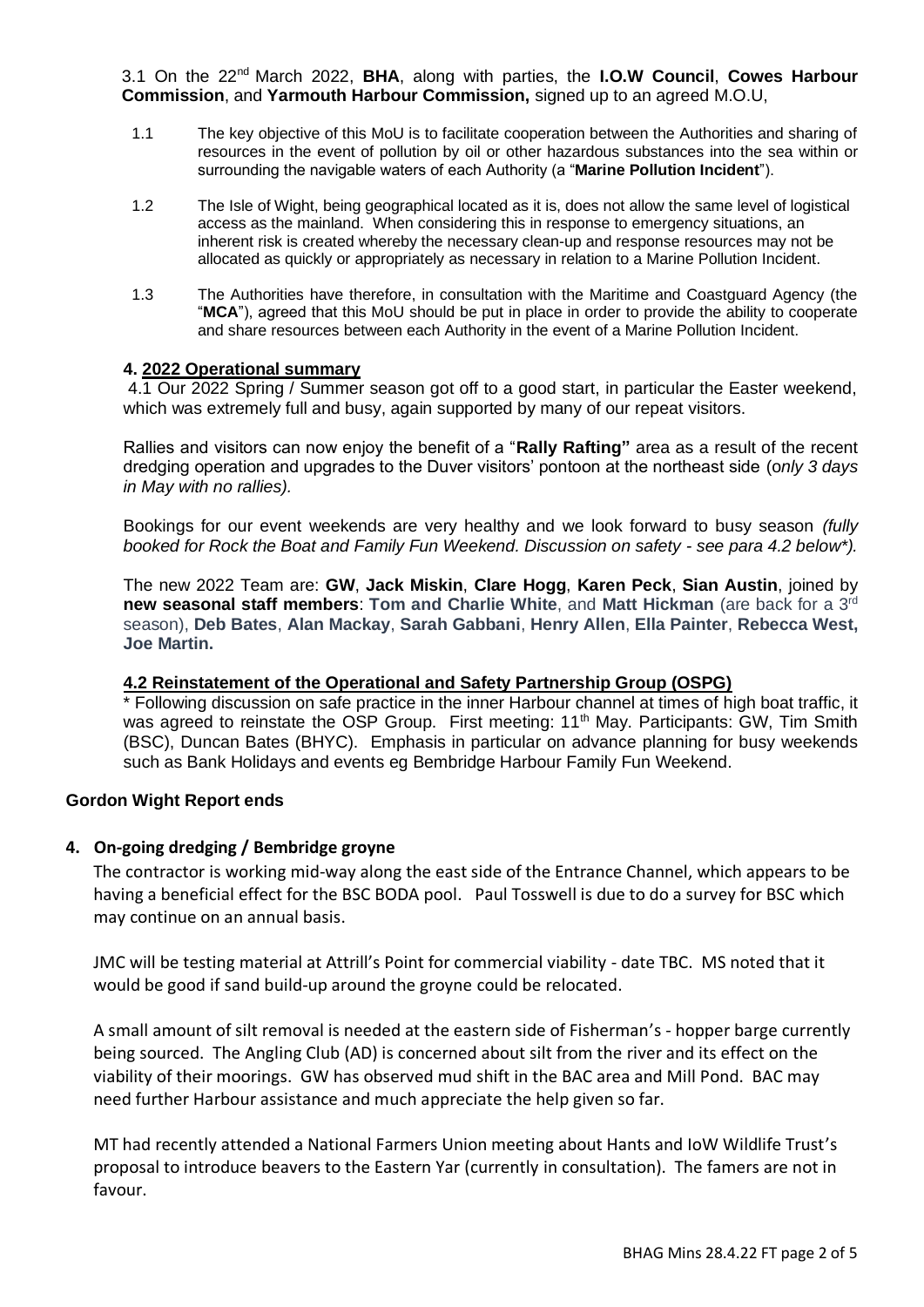MS reported that BHUG's EA contact (Vicky Spencer) has agreed to pass on the enquiry about the sluice gates to the person concerned within the EA. MS would follow up. **Action: MS**

BHA's responsibility is to dredge the navigable channels - the clubs are responsible for their own dredging areas - MS confirmed this is correct. GW noted that the major dredging undertaken over the past 12-months has increased depths and led to improved safety - feedback has been very positive. The total amount of material removed for disposal (to the Nab Tower) is governed by licence. The 3-year rolling programme will be reviewed in 2023.

#### **Bembridge Groyne:**

There is no change regarding Bembridge groyne, as per item 5 of the minutes of 3.2.22.

#### **5. Legal Challenges (JR2)**

Together, the two JR Challenges raised 17 issues, 16 of which have been found against BHT. Resulting legal costs have been paid and some are yet to be awarded. Re JR2, all papers have been submitted to BHT and the Courts. It is now up to BHT whether they continue or not. BHA has not been notified as yet of any court date.

GMT asked whether the outcome of JR2 has any impact on the Harbour development plan (settled by JR1 and a Court of Appeal judgement as attached to these Minutes). MT confirmed that no, it does not.

#### **6. Harbour Development Plan**

MT confirmed that design team meetings were underway dealing with detailed background work to sign off items under approval. John Peck Construction has been appointed as main Contractor. The appointment of a Project Manager is still in progress.

Phasing of the overall project is as potentially outlined below**:**

**Phase 1** - the admin/facilities complex, new sewerage treatment plant and sea wall at the Duver, and associated car parking. Construction to commence September 2022 - completion March 2023.

**Phase 2** – Bembridge Marina car park and floating facilities**.** 

**Phase 3** – New residential scheme at the Duver.

**Phase 4** – ex-silt lagoon site for mitigation purposes.

**Phase 5** – New residential scheme at the Marina [note: Phase 3 and 5 may be swapped in timescales].

MT had been due to give a talk to BHYC members at one of the Club's off-season monthly members' evenings, charting a "then and now" of changes in the Harbour over the last 10 years since ownership that would have included development plans although that was not the focus - the Club subsequently cancelled the evening due to actions outside their control**.**

MT offered to give an outline on the new admin and facilities building plan to BHUG members at the Harbour Office (max 10 please). Michael Toulmin to advise. **Action: GMT**

As previously discussed, there will be a dedicated page for general information on the Harbour website, to be added as soon as possible. **Action: BHA**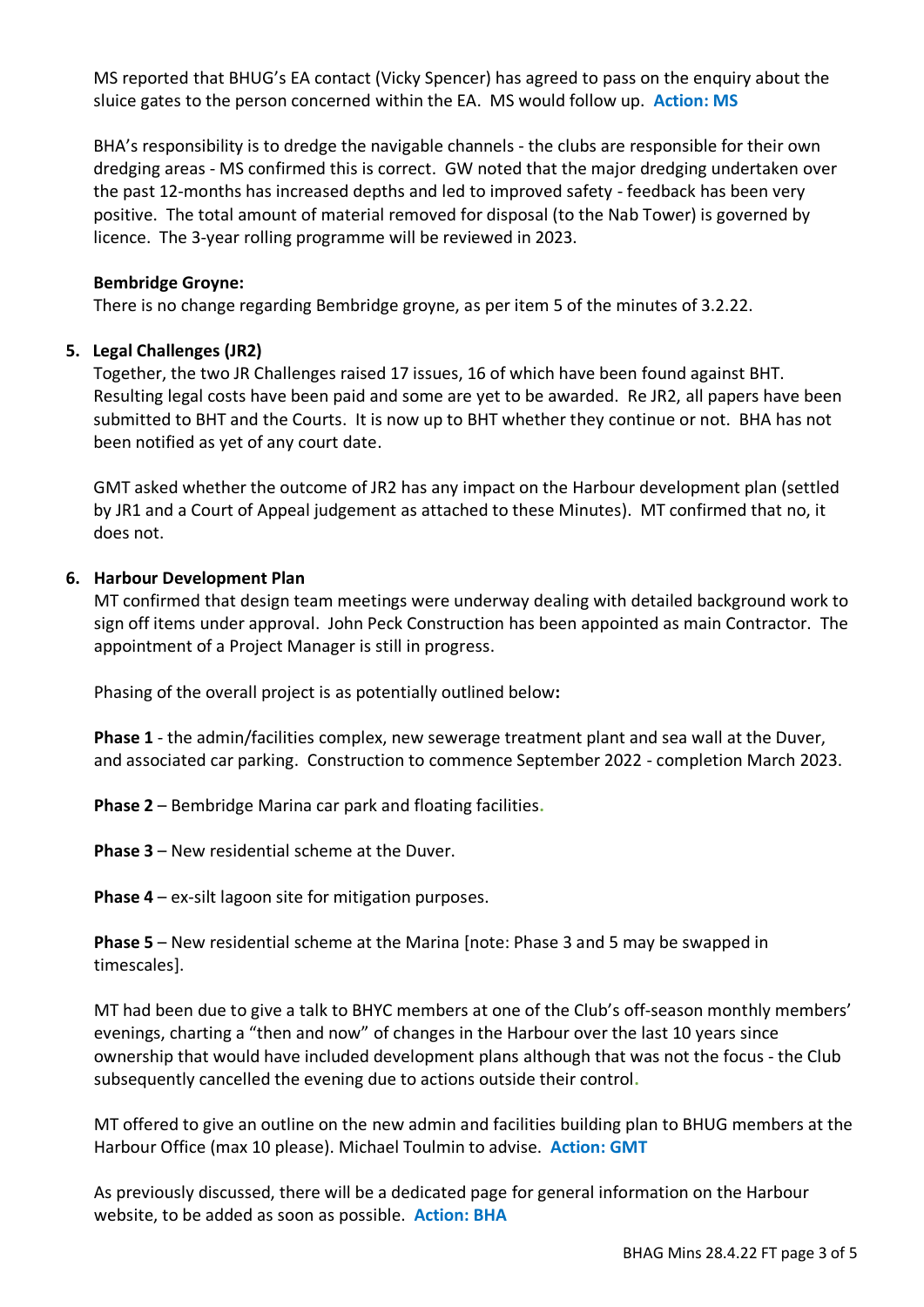## **7. Events programme 2022**

MG kindly requested the latest **Queen's Platinum Jubilee** programme from BPC, received post the meeting. FT had hoped for an update from Charles Hewitt on related events in St Helens as event info on the PC website is not updated for 2022. Also inclusion on the site of **Duver Dash** poster and "shout out" for local volunteers - also mentioned in case any BHAG members can help (Sat 28<sup>th</sup> May to help put out course markers, Sun 29<sup>th</sup> Course Marshals, Registration etc from 0900).

## **Bembridge Harbour Family Fun Weekend - Friday 12th to Sunday 14th August**

MS confirmed that the RNLI lifeboat will attend on Saturday 13<sup>th</sup> (operations allowing), having kindly moved their Open Day to the Sunday which is much appreciated. FT/GW are in touch with Alan Doe re lifejacket checks (other dates as well as FFW). Beach activities - FT will get in touch with Dorian Campbell (cc Gemma Wall) – **Action: FT** BHYC are hosting the Great Bembridge Paper Boat Race. AD raised the possibility of expired flare collection (agreed not appropriate at FFW). GW will circulate latest info from the MCA following the meeting. **Action: GW**

A number of on-the-water events such as Scow and Redwing anniversaries also taking place.

## **Bembridge Gig Fest - 24th and 25th September**

Co-organisers Yarmouth Gig Rowing Club will bring 2 coastal rowing boats to Bembridge the weekend prior to the event (17<sup>th</sup>/18<sup>th</sup> Sept) to offer "taster sessions" to anyone who wants a go. YGRC also offer taster sessions to non-members at their weekly Wed eve and Sun morning rows out of Yarmouth Harbour. No experience necessary. Info: www.website:yarmouthgigrowingclub.co.uk

FT asked if the clubs and PCs might be willing to help promote these Harbour events, through info on any event lists, inclusion of event posters on FB pages etc. (note from FT - as always all are fundraisers for a nominated Island charity - this year once again, the Sophie Rolf Trust, KissyPuppy)

### **8. Houseboats**

Day Dawn was dismantled last winter - its poor condition meant this had to be done in situ. A replacement vessel is due circa June 2022. Rijnstroom IV left the Harbour on 19<sup>th</sup> April - a replacement vessel is due in Autumn 2023.

As already well established, all new houseboats are required to have sewage facilities in place before their arrival. 2 older houseboats have so far been fitted with facilities provided and paid for by BHA (minutes of 3.2.22 item 11). Hopefully more houseboat installations can be completed in 2023.

## **9. Members' Reports**

**Bembridge RNLI (MS)** - To date, 15 people have been assisted. Call outs incl a PanPan off St Catherine's Point the day after Storm Eunice which turned out to be hoax, and the following day a 12m yacht aground on Ryde Sands in F8. An ocean rowing boat caught on Bembridge Ledge was towed in the Harbour where it stayed for several days.

The ALB is having an engine swap as part of a refurb.

**Bembridge Angling Club (AD)** - AD reconfirmed that new byelaws are about to come into force banning netting in the Harbour.